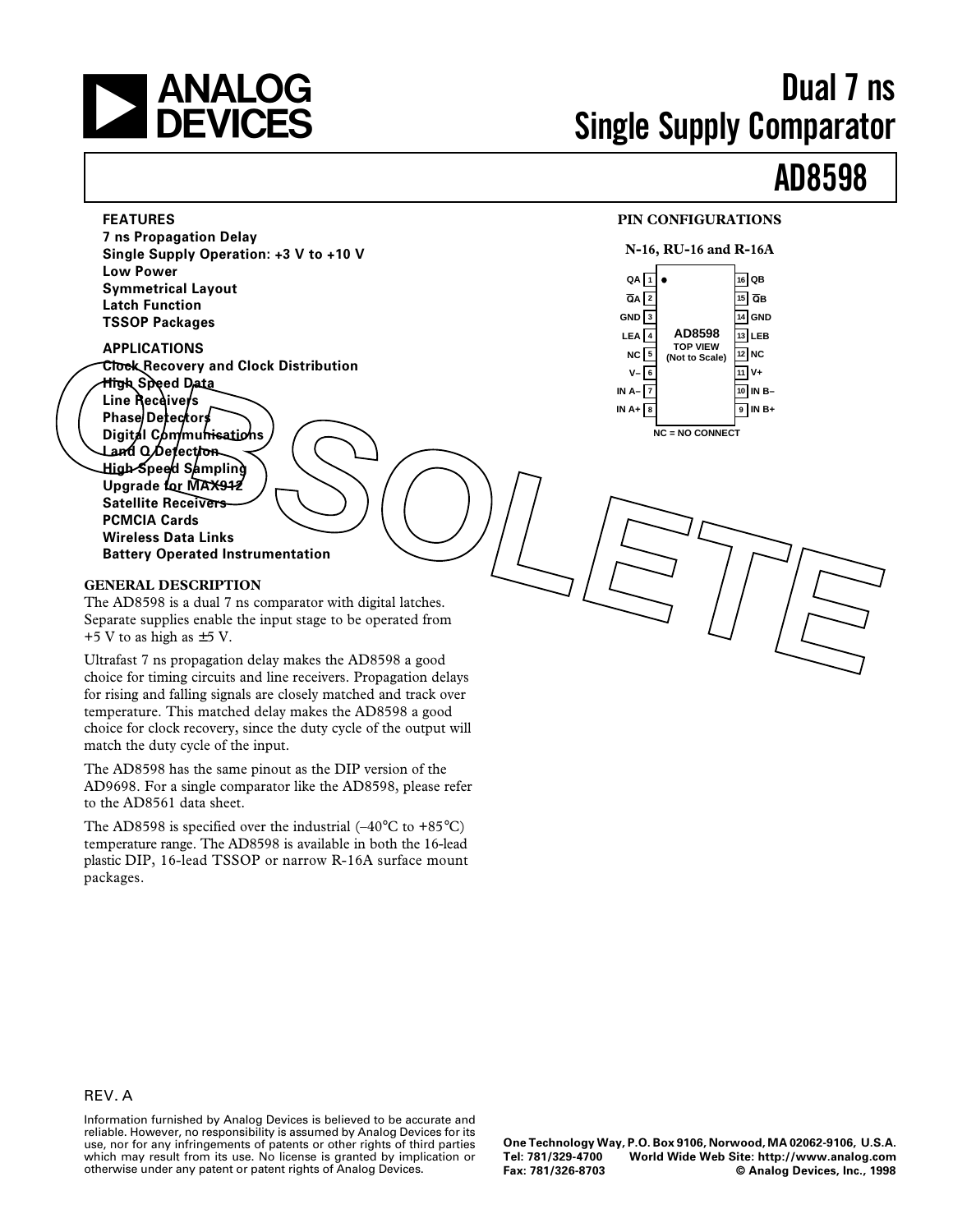## **AD8598–SPECIFICATIONS ELECTRICAL SPECIFICATIONS** ( $@$  V +  $= +5.0$  V, V  $- =$  V<sub>GND</sub>  $= 0$  V, T<sub>A</sub>  $= +25^{\circ}$ C unless otherwise noted)

| Parameter                        | <b>Symbol</b>            | <b>Conditions</b>                                                                  | Min          | <b>Typ</b>     | Max         | Units         |
|----------------------------------|--------------------------|------------------------------------------------------------------------------------|--------------|----------------|-------------|---------------|
| INPUT CHARACTERISTICS            |                          |                                                                                    |              |                |             |               |
| Offset Voltage                   | $V_{OS}$                 |                                                                                    |              | 2.3            | 7           | mV            |
|                                  |                          | $-40^{\circ}C \leq T_A \leq +85^{\circ}C$                                          |              |                | 8           | mV            |
| Offset Voltage Drift             | $\Delta V_{OS}/\Delta T$ |                                                                                    |              | $\overline{4}$ |             | $\mu$ V/°C    |
| Input Bias Current               | $I_B$                    | $V_{CM} = 0 V$                                                                     | $-6$<br>$-7$ | $-3$<br>$-3.5$ |             | $\mu A$       |
| Input Offset Current             | $I_B$<br>$I_{OS}$        | $-40^{\circ}C \leq T_A \leq +85^{\circ}C$<br>$V_{CM} = 0 V$                        |              |                | ±4          | μA<br>$\mu A$ |
| Input Common-Mode Voltage Range  | $\rm V_{CM}$             |                                                                                    | 0.0          |                | $+3.0$      | V             |
| Common-Mode Rejection Ratio      | <b>CMRR</b>              | $0 V \leq V_{\text{CM}} \leq +3.0 V$                                               | 65           | 85             |             | dB            |
| Large Signal Voltage Gain        | $A_{VO}$                 | $R_L = 10 k\Omega$                                                                 |              | $+3,000$       |             | V/V           |
| Input Capacitance                | $C_{IN}$                 |                                                                                    |              | 3.0            |             | pF            |
| LATCH ENABLE INPUT               |                          |                                                                                    |              |                |             |               |
| Logic T'Wollage Threshold        | $\rm V_{IH}$             |                                                                                    | $+2.0$       | $+1.65$        |             | V             |
| Legic "0" Voltage Throshold      | $\rm V_{II}$             |                                                                                    |              | $+1.60$        | $+0.8$      | $\rm V$       |
| Logic "1" Current                | $1_{\rm IH}$             | $V_{LH}$ = +3.0 V                                                                  | $-1.0$       | $-0.3$         |             | $\mu A$       |
| Legic "0" $\mathcal L$ urrent    | 柾                        | $V_{LL}$ = +0.3 V                                                                  | $-4$         | $-2$           |             | μA            |
| Latch Enable                     |                          |                                                                                    |              |                |             |               |
| Pulsewidth                       | tpw(E)                   |                                                                                    |              | 6              |             | ns            |
| Setup Time                       | ts                       |                                                                                    |              | $\mathbf{1}$   |             | ns            |
| Hold Time                        | $t_{\rm H}$              |                                                                                    |              | 1.2            |             | ns            |
| DIGITAL OUTPUTS                  |                          |                                                                                    |              |                |             |               |
| Logic "1" Voltage                | $V_{OH}$                 | $\mathbf{A}_{\text{QH}} = -50 \mu \text{A}, \Delta V_{\text{IN}} > 250 \text{ mV}$ |              |                |             |               |
| Logic "1" Voltage                | $V_{OH}$                 | $I_{OH} = -3.2$ mA/ $\Delta V_{IN}$<br>-250 m\                                     | $J_4$        | $+3/.5$        |             |               |
| Logic "0" Voltage                | $V_{OL}$                 | $I_{OL}$ = 3.2 mA, $\Delta \overrightarrow{V_{IN}}$ 250 m                          |              | $+0.25$        | $+0.4$      |               |
| DYNAMIC PERFORMANCE              |                          |                                                                                    |              |                |             |               |
| Propagation Delay                | t <sub>p</sub>           | 200 mV Step with 100 mV Overdrive                                                  |              | l6.79          | 9.          | ns            |
|                                  |                          | $-40^{\circ}C \leq T_A \leq +85^{\circ}C$                                          |              | 8              | $1^{\circ}$ | ms            |
| Propagation Delay                | $t_{P}$                  | 100 mV Step with 5 mV Overdrive                                                    |              | 8              |             | ns            |
| Differential Propagation Delay   |                          |                                                                                    |              |                |             |               |
| (Rising Propagation Delay vs.    |                          |                                                                                    |              |                |             |               |
| Falling Propagation Delay)       | $\Delta t_{\rm P}$       | 100 mV Step with 100 mV Overdrive <sup>1</sup>                                     |              | 0.5            | 2.0         | ns            |
| Rise Time<br>Fall Time           |                          | 20% to 80%<br>80% to 20%                                                           |              | 3.8<br>1.5     |             | ns            |
|                                  |                          |                                                                                    |              |                |             | ns            |
| <b>POWER SUPPLY</b>              |                          |                                                                                    |              |                |             |               |
| Power Supply Rejection Ratio     | <b>PSRR</b>              | $+4.5 V \le V + \le +5.5 V$                                                        | 50           | 65             |             | dB            |
| Positive Supply Current (V+ Pin) | $I+$                     |                                                                                    |              | 9.0            | 12.0        | mA            |
|                                  |                          | $-40^{\circ}C \leq T_A \leq +85^{\circ}C$                                          |              |                | 15.0        | mA            |
| Ground Supply Current (GND Pins) | $I_{\text{GND}}$         | $V_0 = 0 V$ , $R_L = \infty$                                                       |              | 4.4            | 6.6         | mA            |
| Analog Supply Current (V-Pin)    | $I-$                     | $-40^{\circ}C \leq T_A \leq +85^{\circ}C$                                          |              | 4.6            | 7.6<br>9.0  | mA<br>mA      |
|                                  |                          | $-40^{\circ}$ C $\leq$ T <sub>A</sub> $\leq$ +85 $^{\circ}$ C                      |              |                | 11.0        | mA            |
|                                  |                          |                                                                                    |              |                |             |               |

NOTES

<sup>1</sup>Guaranteed by design.

Specifications subject to change without notice.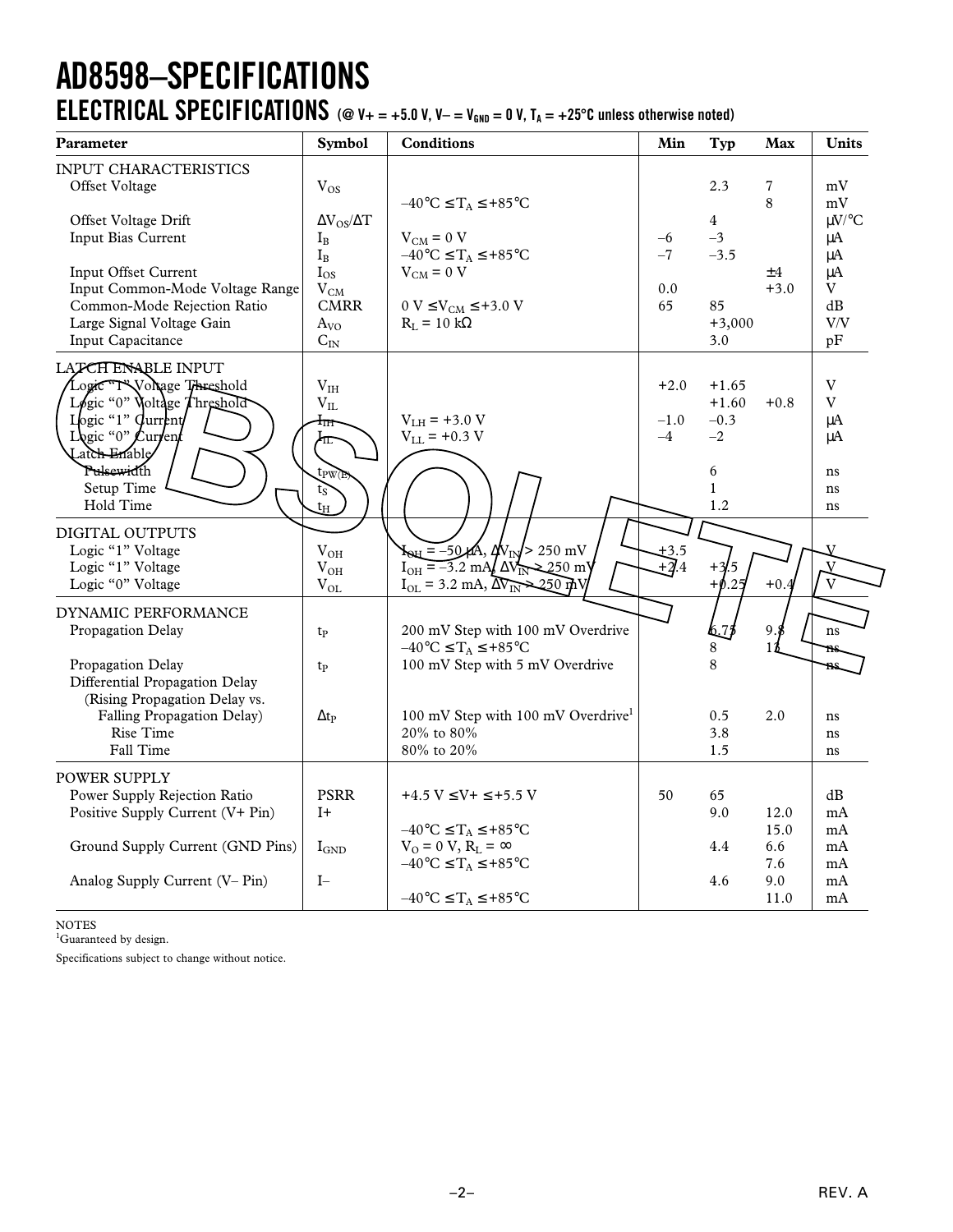### **ELECTRICAL SPECIFICATIONS** (@  $V_+=+5.0$  V,  $V_{\text{GND}} = 0$  V,  $V_- = -5$  V,  $T_A = +25^{\circ}$ C unless otherwise noted)

| Parameter                                                                                                                                                         | Symbol                                                            | <b>Conditions</b>                                                                                                   | Min                    | Typ                                  | Max          | Units                      |
|-------------------------------------------------------------------------------------------------------------------------------------------------------------------|-------------------------------------------------------------------|---------------------------------------------------------------------------------------------------------------------|------------------------|--------------------------------------|--------------|----------------------------|
| <b>INPUT CHARACTERISTICS</b><br>Offset Voltage                                                                                                                    | $V_{OS}$                                                          |                                                                                                                     |                        | $\mathbf{1}$                         | 7            | mV                         |
| Offset Voltage Drift<br>Input Bias Current                                                                                                                        | $\Delta V_{OS}/\Delta T$<br>$I_B$                                 | $-40^{\circ}$ C $\leq$ $T_A \leq +85^{\circ}$ C<br>$V_{CM} = 0 V$                                                   | $-6$                   | $\overline{4}$<br>$-3$               | 8            | mV<br>$\mu$ V/°C<br>μA     |
| Input Offset Current<br>Input Common-Mode Voltage Range<br>Common-Mode Rejection Ratio<br>Large Signal Voltage Gain                                               | $I_B$<br>$I_{OS}$<br>$V_{CM}$<br><b>CMRR</b><br>A <sub>VO</sub>   | $-40^{\circ}C \leq T_A \leq +85^{\circ}C$<br>$V_{CM} = 0 V$<br>$-5.0 V \le V_{CM} \le +3.0 V$<br>$R_L = 10 k\Omega$ | $-7$<br>$-5.0$<br>65   | $-2.5$<br>85<br>$+3,000$             | ±4<br>$+3.0$ | μA<br>μA<br>V<br>dB<br>V/V |
| Input Capacitance                                                                                                                                                 | $C_{IN}$                                                          |                                                                                                                     |                        | 3.0                                  |              | pF                         |
| <b>ATCH ENABLE INPUT</b><br>Logic "1 <sup>3</sup> Voltage Threshold<br>Logic '0" Voltage Threshold<br>Logic $\int_1$ <sup>n</sup> Current<br>Logic/0"/ $C$ urrent | $\rm V_{IH}$<br>$\rm V_{II}$<br>$\mathcal{H}^{\mathcal{H}}$<br>ЧL | $V_{LH}$ = +3.0 V<br>$V_{LL}$ = +0.3 V                                                                              | $+2.0$<br>$-1$<br>$-4$ | $+1.65$<br>$+1.60$<br>$-0.5$<br>$-2$ | $+0.8$       | V<br>$\rm{V}$<br>μA<br>μA  |
| Latch Enable<br>Pulsewidth<br>Setup Time<br>Hold Time                                                                                                             | PW(E)<br>$t_S$<br>ιH                                              |                                                                                                                     |                        | 6<br>1.0<br>1.2                      |              | ns<br>ns<br>ns             |
| DIGITAL OUTPUTS<br>Logic "1" Voltage<br>Logic "0" Voltage                                                                                                         | $V_{OH}$<br>$\rm V_{OL}$                                          | $I_{OH} = \frac{2}{3.2}$ mA<br>$\overline{I_{OL}}$ = 3.2 thA                                                        | $+2.6$                 | $+3.5$<br>$+$ Ø.2                    | ι٥.          |                            |
| DYNAMIC PERFORMANCE<br>Propagation Delay                                                                                                                          | t <sub>p</sub>                                                    | 200 mV Step with 100 mV Overdrive<br>$-40^{\circ}$ C $\leq$ T <sub>A</sub> $\leq$ +85 $^{\circ}$ C                  |                        | $k_{.5}$<br>$\overline{\mathbf{8}}$  | 9.8<br>13    | nş<br>ns                   |
| Propagation Delay<br>Differential Propagation Delay<br>(Rising Propagation Delay vs.                                                                              | t <sub>p</sub>                                                    | 100 mV Step with 5 mV Overdrive                                                                                     |                        | $\overline{7}$                       |              | ns                         |
| Falling Propagation Delay)<br>Rise Time<br>Fall Time                                                                                                              | $\Delta t_{\rm P}$                                                | 100 mV Step with 100 mV Overdrive <sup>1</sup><br>20% to 80%<br>80% to 20%                                          |                        | 0.5<br>3.8<br>1.5                    | 2            | ns<br>ns<br>ns             |
| Dispersion                                                                                                                                                        |                                                                   |                                                                                                                     |                        | $\mathbf{1}$                         |              | ns                         |
| POWER SUPPLY<br>Power Supply Rejection Ratio<br><b>Supply Current</b>                                                                                             | <b>PSRR</b>                                                       | $\pm$ 4.5 V $\leq$ V <sub>CC</sub> and V <sub>EE</sub> $\leq$ $\pm$ 5.5 V<br>$V_0 = 0 V$ , $R_L = \infty$           | 55                     | 70                                   |              | dB                         |
| Positive Supply Current (V+ Pin)                                                                                                                                  | $I+$                                                              | $-40^{\circ}$ C $\leq$ T <sub>A</sub> $\leq$ +85 $^{\circ}$ C                                                       |                        | 9.4                                  | 13.0<br>15.0 | mA<br>mA                   |
| Ground Supply Current (GND Pins)                                                                                                                                  | $\rm I_{GND}$                                                     | $V_0 = 0 V$ , $R_L = \infty$<br>$-40^{\circ}C \leq T_A \leq +85^{\circ}C$                                           |                        | 4.4                                  | 6.6<br>7.6   | mA<br>mA                   |
| Analog Supply Current (V– Pin)                                                                                                                                    | $\mathbf{I}-$                                                     | $-40^{\circ}C \leq T_A \leq +85^{\circ}C$                                                                           |                        | 4.8                                  | 9.0<br>11.0  | mA<br>mA                   |

NOTES

<sup>1</sup>Guaranteed by design.

Specifications subject to change without notice.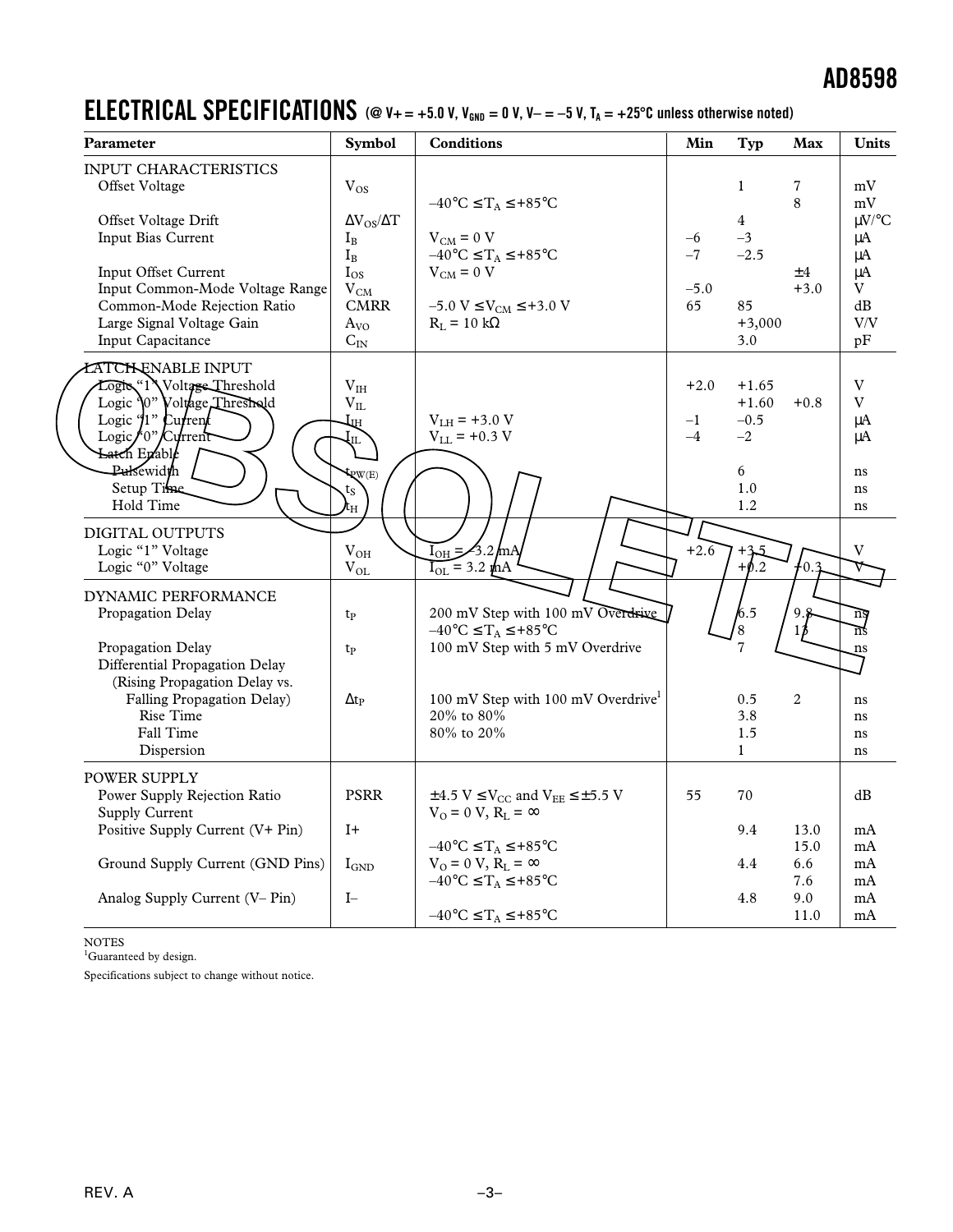# **AD8598–SPECIFICATIONS**

### **ELECTRICAL SPECIFICATIONS** ( $@$  V+ = +3.0 V, V- = V<sub>GND</sub> = 0 V, T<sub>A</sub> = +25°C unless otherwise noted)

| Parameter                                                                                                                                          | <b>Symbol</b> | <b>Conditions</b>                                            | Min             | Typ    | Max               | <b>Units</b> |
|----------------------------------------------------------------------------------------------------------------------------------------------------|---------------|--------------------------------------------------------------|-----------------|--------|-------------------|--------------|
| <b>INPUT CHARACTERISTICS</b>                                                                                                                       |               |                                                              |                 |        |                   |              |
| Offset Voltage                                                                                                                                     | $V_{OS}$      |                                                              |                 |        | $\overline{7}$    | mV           |
| Input Bias Current                                                                                                                                 | $I_{\rm B}$   | $V_{CM} = 0 V$                                               | $-6$            | $-3.0$ |                   | $\mu A$      |
|                                                                                                                                                    | $I_B$         | $-40^{\circ}$ C $\leq T_A \leq +85^{\circ}$ C                | $-7$            | $-4$   |                   | $\mu A$      |
| Input Common-Mode Voltage Range                                                                                                                    | $V_{CM}$      |                                                              | $\Omega$        |        | $+1.5$            | V            |
| Common-Mode Rejection Ratio                                                                                                                        | <b>CMRR</b>   | +0.1 $V \le V_{CM} \le +1.5 V$                               | 50              |        |                   | dB           |
| <b>OUTPUT CHARACTERISTICS</b>                                                                                                                      |               |                                                              |                 |        |                   |              |
| Output High Voltage <sup>1</sup>                                                                                                                   | $V_{OH}$      | $I_{OH} = -3.2$ mA, $V_{IN} > 250$ mV                        | $+1.2$          |        |                   | V            |
| <b>Output Low Voltage</b>                                                                                                                          | $V_{OL}$      | $I_{OL}$ = +3.2 mA, $V_{IN}$ > 250 mV                        |                 |        | $+0.3$            | V            |
| <b>POWER SUPPLY</b>                                                                                                                                |               |                                                              |                 |        |                   |              |
| Power Supply Rejection Ratio                                                                                                                       | <b>PSRR</b>   | +2.7 V $\leq$ V <sub>CC</sub> , V <sub>EE</sub> $\leq$ +6 V  |                 | 40     |                   | dB           |
| Supp <del>ly S</del> urrents                                                                                                                       |               | $V_0 = 0 V$ , $R_I = \infty$                                 |                 |        |                   |              |
| Positive Supply Current (V+Rin)                                                                                                                    | $I+$          |                                                              |                 | 8.0    | 9.0               | mA           |
|                                                                                                                                                    |               | $-40^{\circ}$ C $\leq$ $T_A \leq +85^{\circ}$ C              |                 |        | 11.0              | mA           |
| Ground Supply Current (GND Fins)                                                                                                                   |               |                                                              |                 | 3.2    | 5.0               | mA           |
|                                                                                                                                                    | GNI           | $40^\circ$ CS $T_A \leq +85^\circ C$                         |                 |        | 6.0               | mA           |
| Analog Supply Current (V-Pin)                                                                                                                      |               |                                                              |                 | 4.8    | 6.6               | mA           |
|                                                                                                                                                    |               | $\angle 40^{\circ}$ C $\leq$ $\frac{1}{\Lambda} \leq +85$ /C |                 |        | 7.6               | mA           |
| DYNAMIC PERFORMANCE                                                                                                                                |               |                                                              |                 |        |                   |              |
| Propagation Delay                                                                                                                                  |               | No mV Step/with 20 mV Overdrive <sup>2</sup>                 |                 | 8.5    | 9.8               | ns           |
| <b>NOTES</b>                                                                                                                                       |               |                                                              |                 |        |                   |              |
| <sup>1</sup> Output high voltage without pull-up resistor. It may be useful to have a pull-up resistor to $V^+$ for $\rightarrow \infty$ peration. |               |                                                              |                 |        |                   |              |
| <sup>2</sup> Guaranteed by design.                                                                                                                 |               |                                                              |                 |        |                   |              |
| Specifications subject to change without notice.                                                                                                   |               |                                                              |                 |        |                   |              |
|                                                                                                                                                    |               |                                                              |                 |        |                   |              |
| <b>ABSOLUTE MAXIMUM RATINGS</b>                                                                                                                    |               | Package Type                                                 | $\theta_{JA}^2$ |        | $\theta_{\rm JC}$ | Units        |
|                                                                                                                                                    |               |                                                              |                 |        |                   |              |

### **ABSOLUTE MAXIMUM RATINGS**

| Analog Positive Supply–Digital Positive Supply $\dots$ . $-600$ mV        |
|---------------------------------------------------------------------------|
|                                                                           |
|                                                                           |
| Output Short-Circuit Duration to GND  Indefinite                          |
| Storage Temperature Range                                                 |
| N, R, RU Package $\ldots \ldots \ldots \ldots \ldots -65$ °C to +150°C    |
| Operating Temperature Range $\ldots \ldots \ldots -40^{\circ}C$ to +85 °C |
| <b>Iunction Temperature Range</b>                                         |
| N, R, RU Package $\ldots \ldots \ldots \ldots \ldots -65$ °C to +150°C    |
| Lead Temperature Range (Soldering, 10 sec) $\dots \dots +300^{\circ}C$    |
|                                                                           |

**Package Type**  $\theta_{JA}^2$   $\theta_{JC}$  **Units** 16-Lead Plastic DIP 103 43 C/W 16-Lead SOIC  $\begin{array}{|c|c|c|c|c|c|}\n\hline\n16\text{--}\text{Lead TSSOP} & 158 & 43 & \text{°C/W} \\
\hline\n16\text{--}\text{Lead TSSOP} & 240 & 43 & \text{°C/W}\n\hline\n\end{array}$ 16-Lead TSSOP 240

### **NOTES**

<sup>1</sup>The analog input voltage is equal to  $\pm$ 7 V or the analog supply voltage, whichever is less.

 $^{2}\theta_{\rm JA}$  is specified for the worst case conditions, i.e.,  $\theta_{\rm JA}$  is specified for device in socket for P-DIP and  $\theta_{IA}$  is specified for device soldered in circuit board for SOIC and TSSOP packages.

| Model     | <b>Temperature</b>                 | Package                                   | Package |
|-----------|------------------------------------|-------------------------------------------|---------|
|           | Range                              | <b>Descriptions</b>                       | Options |
| AD8598AN  | $-40^{\circ}$ C to $+85^{\circ}$ C | 16-Lead Plastic DIP                       | $N-16$  |
| AD8598ARU | $-40^{\circ}$ C to $+85^{\circ}$ C | 16-Lead Thin Shrink Small Outline (TSSOP) | $RU-16$ |
| AD8598AR  | $-40^{\circ}$ C to $+85^{\circ}$ C | 16-Lead Narrow Body IC                    | $R-16A$ |

### **ORDERING GUIDE**

#### **CAUTION**

ESD (electrostatic discharge) sensitive device. Electrostatic charges as high as 4000 V readily accumulate on the human body and test equipment and can discharge without detection. Although the AD8598 features proprietary ESD protection circuitry, permanent damage may occur on devices subjected to high energy electrostatic discharges. Therefore, proper ESD precautions are recommended to avoid performance degradation or loss of functionality.

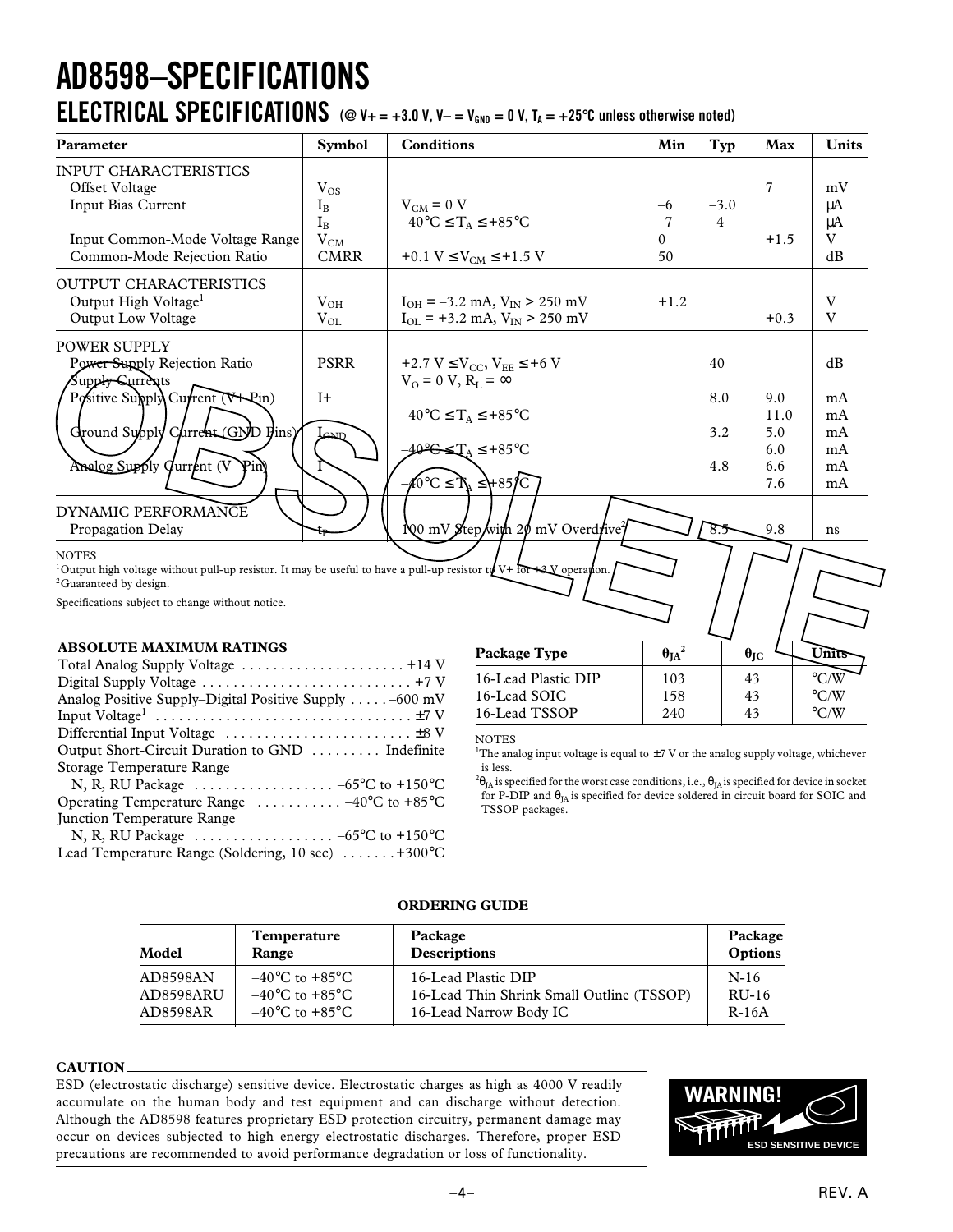### **Typical Performance Characteristics**  $(V_+ = +5 V, V_- = 0 V, T_A = +25$ °C unless otherwise noted)

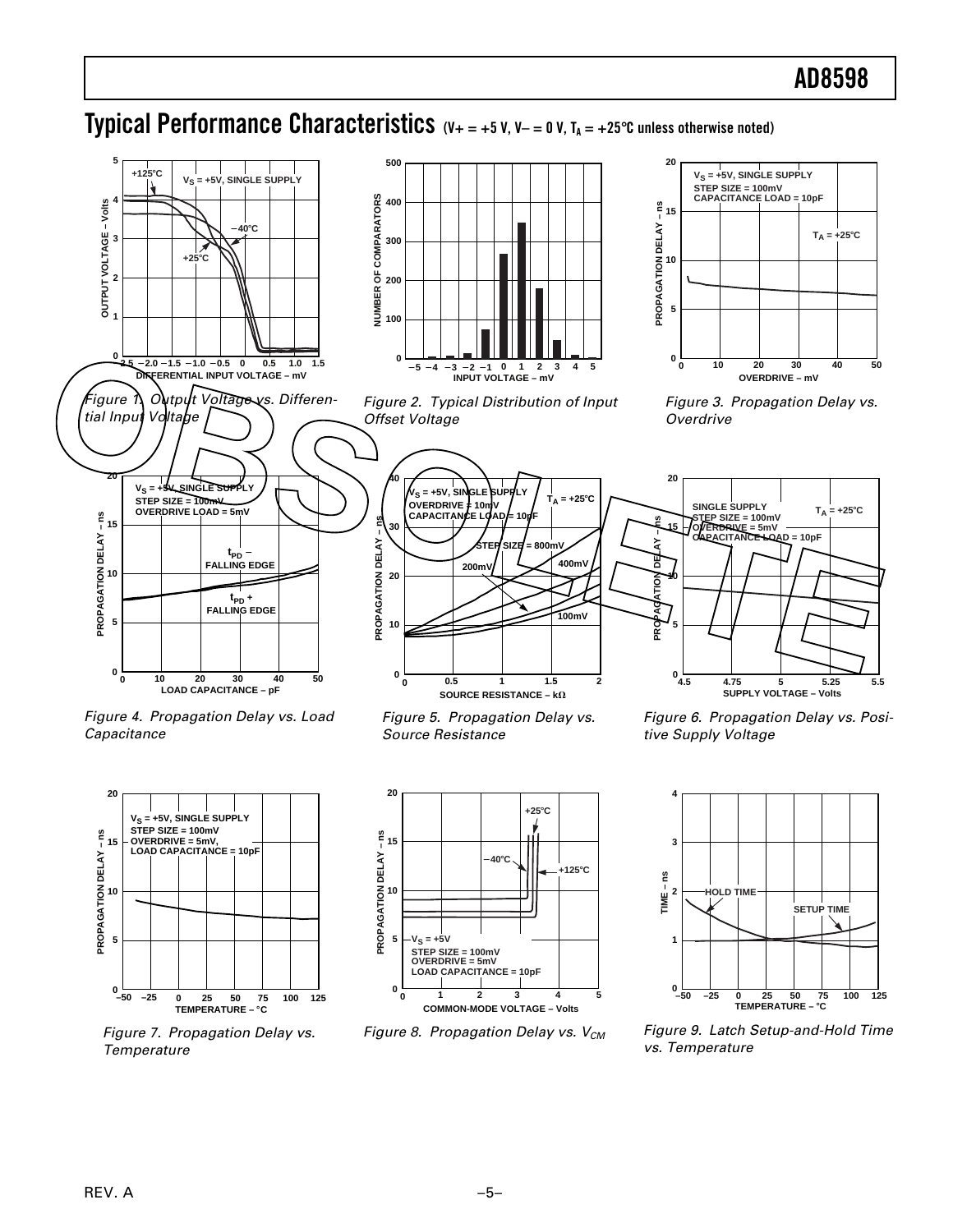



Figure 11. Output High Voltage,  $V_{OH}$ vs. Source Current







Figure 12. Analog Supply Current vs. Temperature for  $±5$  V Supplies



Figure 13. Analog Supply Current vs. Supply Voltage

Figure 14. Positive Supply Current vs. Input Frequency

Figure 15. Input Bias Current vs. Input Common-Mode Voltage for  $\pm 5$  V Supplies



Figure 16. Input Bias Current vs. **Temperature**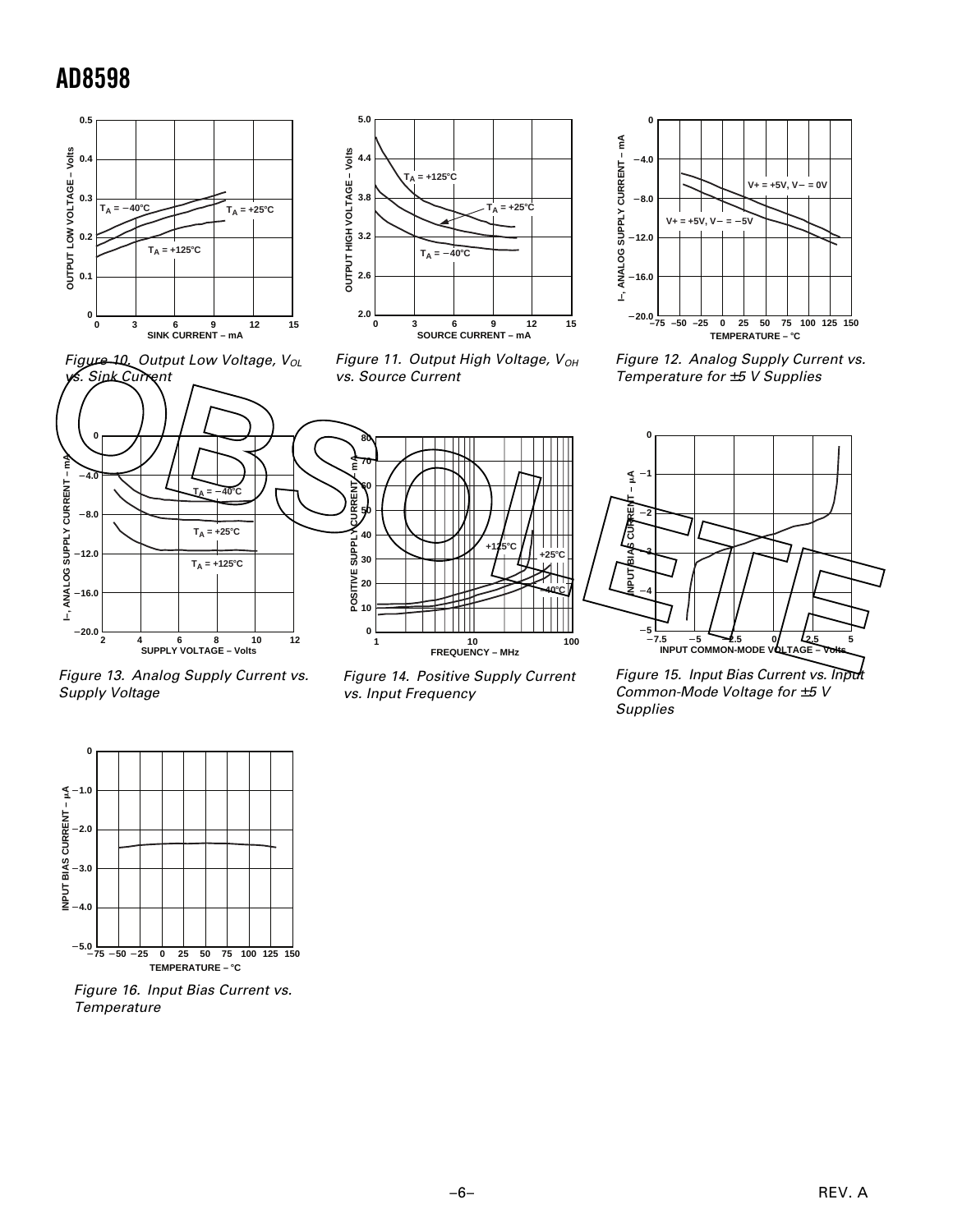### **APPLICATIONS**

#### **Optimizing High Speed Performance**

As with any high speed comparator or amplifier, proper design and layout techniques should be used to ensure optimal performance from the AD8598. The performance limits of high speed circuitry can easily be a result of stray capacitance, improper ground impedance or other layout issues.

Minimizing resistance from source to the input is an important consideration in maximizing the high speed operation of the AD8598. Source resistance in combination with equivalent input capacitance could cause a lagged response at the input, thus delaying the output. The input capacitance of the AD8598, in combination with stray capacitance from an input pin to ground could result in several picofarads of equivalent capacitance. A combination of 3 kΩ source resistance and 5 pF of input eapaditance yields a time constant of 15 ns, which is slower than the 5/ns capability of the AD8598. Source impedances should be less than NkΩ for the best-performance.

It is also important to provide bypass capacitors for the power supply in A high speed application. A 1 pF electrolytic bypass capacitor should be placed within 0.5 inches of each power supply pin to ground. These capacitors will reduce any potential voltage ripples from the power supply. In dddition, a 10 nF ceramic capacitor should be placed as close as possible from the power supply pins to ground. These capacitors act as a charge reservoir for the device during high frequency switching. FIGGE. Asymphotion of 3 kG source resistance and 5 pF of the ADS598 uses is current (typically 10 mH<sub>3</sub>) usin the NHAS1.<br>
In the MHAS is the constant of 15 ns, which is<br>
(typically 12 mA).<br>
In the Share of 15 ns, which is<br>

A ground plane is recommended for proper high speed performance. This can be created by using a continuous conductive plane over the surface of the circuit board, only allowing breaks in the plane for necessary current paths. The ground plane provides a low inductance ground, eliminating any potential differences at different ground points throughout the circuit board caused from "ground bounce." A proper ground plane also minimizes the effects of stray capacitance on the circuit board.

#### **Replacing the MAX912**

The AD8598 is pin compatible with the MAX912 comparator. While it is easy to replace the MAX912 with the higher performance AD8598, please note that there are differences, and it is useful to check these to ensure proper operation.

There are five major differences between the AD8598 and the MAX912; input voltage range, input bias currents, speed, output swing and power consumption.

When operated on a +5 V single supply, the MAX912 has an input voltage range from  $-0.2$  V to  $+3.5$  V. The AD8598 has an input range from  $0 \text{ V}$  to  $+3.0 \text{ V}$ . Signals above  $+3.0 \text{ V}$  may result in slower response times (see Figure 8). If both signals exceed +3.0 V, the signals may be shifted or attenuated to bring them into range, keeping in mind the note about source resistance in Optimizing High Speed Performance. If only one of the signals exceeds +3.0 V only slightly, and the other signal is always well within the  $0 \text{ V}$  to  $+3 \text{ V}$  range, the comparator may operate without changes to the circuit.

Example: A comparator compares a fast moving signal to a fixed +2.5 V reference. Since the comparator only needs to operate when the signal is near +2.5 V, both signals will be within the input range (near  $+2.5$  V and well under  $+3.0$  V) when the comparator needs to change output.

Note that signals much greater than +3.0 V will result in increased input currents and may cause the device to operate more slowly.

The input bias current of the AD8598 is the same magnitude  $(-3 \mu A \text{ typical})$  as the MAX912 (+3  $\mu A$  typical), and the current flows out of the AD8598 and into MAX912. If relatively low value resistors and/or low impedance sources are used on the inputs, the voltage shift due to bias current should be small.

The AD8598 (6.75 ns typical) is faster than the MAX912 (10 ns typical). While this is beneficial to many systems, timing may need to be adjusted to take advantage of the higher speed.

The AD8598 has slightly more output voltage swing when the output is lightly loaded.

The AD8598 uses less current (typically 10 mA) than the MAX912 (typically 12 mA).

#### **Increasing Output Swing**

Although not required for normal operation, the output voltage swing of the AD8598 can be increased by connecting a 5 k $\Omega$ resistor from the output of the device to the V+ power supply. This configuration can be useful in low voltage power supply applications where maximizing output voltage swing is important. Adding a 5 kΩ pull-up resistor to the device's output will  $\mu$ ot  $\mu$ dversely aff $\mu$ ct the specifications of the AD8598.

### **Output Loading Considerations**

The AD8598 output can deliver up to  $40$  mA of output current without any significant increase in propagation delay. The output of the device should not be connected to more than twenty  $(20)$  TTL input logic gates/not drive a/load resistance less than 100  $Ω$ .

To ensure the best performance from the AD8598 it is important to minimize capacitive loading of the output of the device. Capacitive loads greater than 50 pF will cause ringing on the output waveform and will reduce the operating bandwidth of the comparator.

#### **Setup and Hold Times for Latching the Output**

The latch inputs can be used to retain data at the outputs of the AD8598. When the voltage at the latch input goes high, the output of the device will remain constant regardless of the input voltages. The setup time for the latch is 2 ns–3 ns and the hold time is 3 ns. This means that to ensure data retention at the output, the input signal must be valid at least 5 ns before the latch pin goes high and must remain valid at least 3 ns after the latch pin goes high. Once the latch input voltage goes low, new output data will appear in approximately 8 ns.

A logic high for the latch input is a minimum of +2.0 V and a logic low is a maximum of +0.8 V. This makes the latch input easily interface with TTL or CMOS logic gates. The latch circuitry in the AD8598 has no built-in hysteresis.

### **Input Stage and Bias Currents**

The AD8598 uses a PNP differential input stage that enables the input common-mode range to extend all the way from the negative supply rail to within +2.2 V of the positive supply rail. The input common-mode voltage can be found as the average of the voltage at the two inputs of the device. To ensure the fastest response time, care should be taken not to allow the input common-mode voltage to exceed either of these voltages.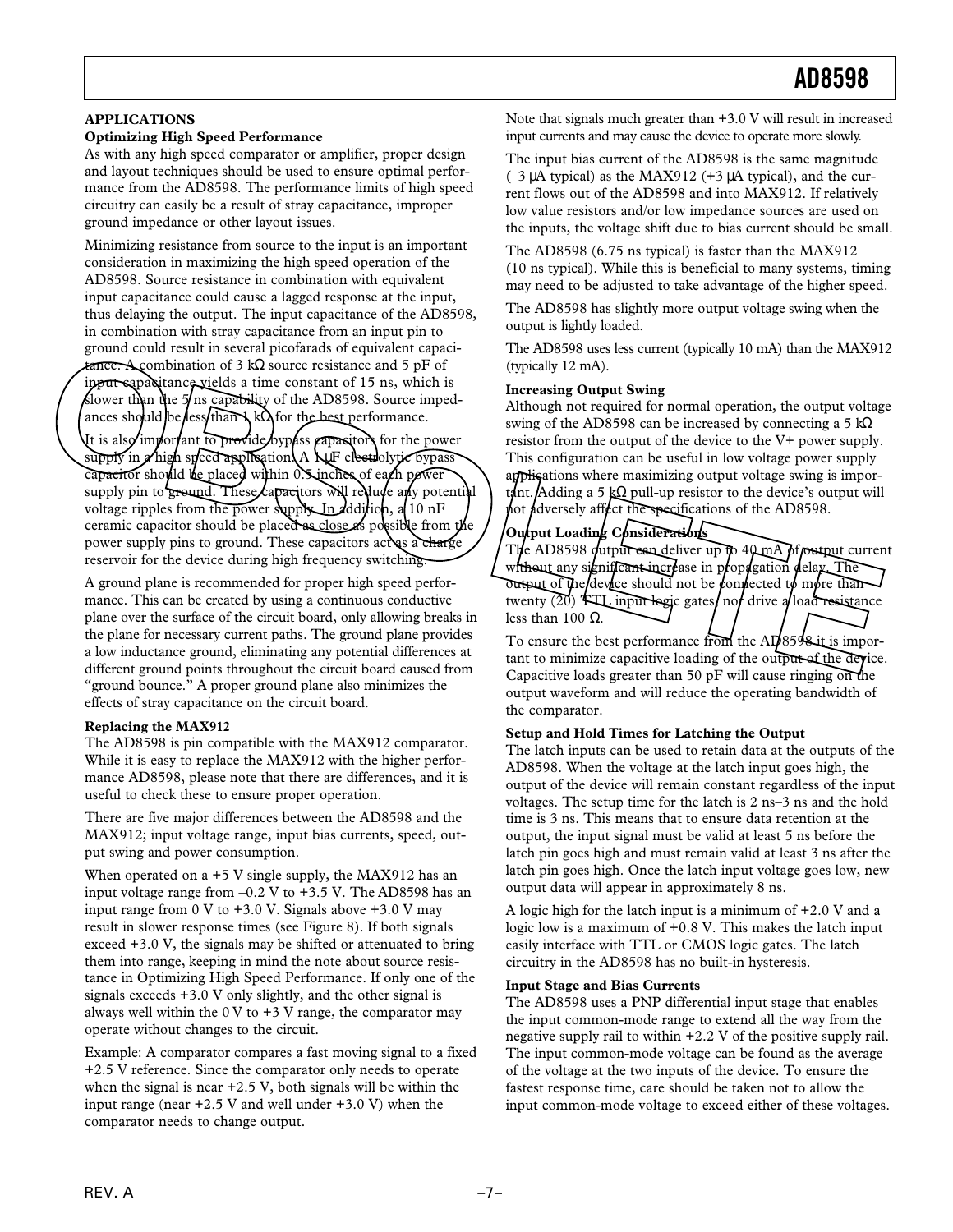The input bias current for the AD8598 is 3 µA. As with any PNP differential input stage, this bias current will go to zero on an input that is high and will double on an input that is low. Care should be taken in choosing resistor values to be connected to the inputs as large resistors could cause significant voltage drops due to the input bias current.

The input capacitance for the AD8598 is typically 3 pF. This is measured by inserting a 5 kΩ source resistance to the input and measuring the change in propagation delay.

### **Using Hysteresis**

Hysteresis can easily be added to a comparator through the addition of positive feedback. Adding hysteresis to a comparator offers an advantage in noisy environments where it is not desirable for the output to toggle between states when the input signal is near the switching threshold. Figure 17 shows a method for configuring the AD8598 with hysteresis.



Figure 17. Configuring the AD8598 with Hyst

The input signal is directly connected to the noninverting input of the comparator. The output is fed back to the inverting input through R1 and R2. The ratio of R1 to  $R1 + R2$  establishes the width of the hysteresis window with  $V_{REF}$  setting the center of the window, or the average switching voltage. The Q output will switch high when the input voltage is greater than  $V_{HI}$  and will not switch low again until the input voltage is less than VLO as given in Equation 1:

$$
V_{HI} = (V_{+} - 1 - V_{REF}) \frac{R1}{R1 + R2} + V_{REF}
$$
  

$$
V_{LO} = V_{REF} \left(1 - \frac{R1}{R1 + R2}\right)
$$
 (1)

where  $V_+$  is the positive supply voltage.

frequencies greater than

The capacitor,  $C_F$ , can also be added to introduce a pole into the feedback network. This has the effect of increasing the amount of hysteresis at high frequencies. This can be useful when comparing relatively slow signal in a high frequency noise environment. At

> 1 2π *CFR*2

approaches  $V_{\text{HI}} = V_{+} \int 1 \gamma \text{ and } V_{\text{D}} = \int 0 \gamma \cdot \text{At frequencies less than } f_{\text{P}}$  the threshold/voltages remain as in Equation 1.

, the hysteresis window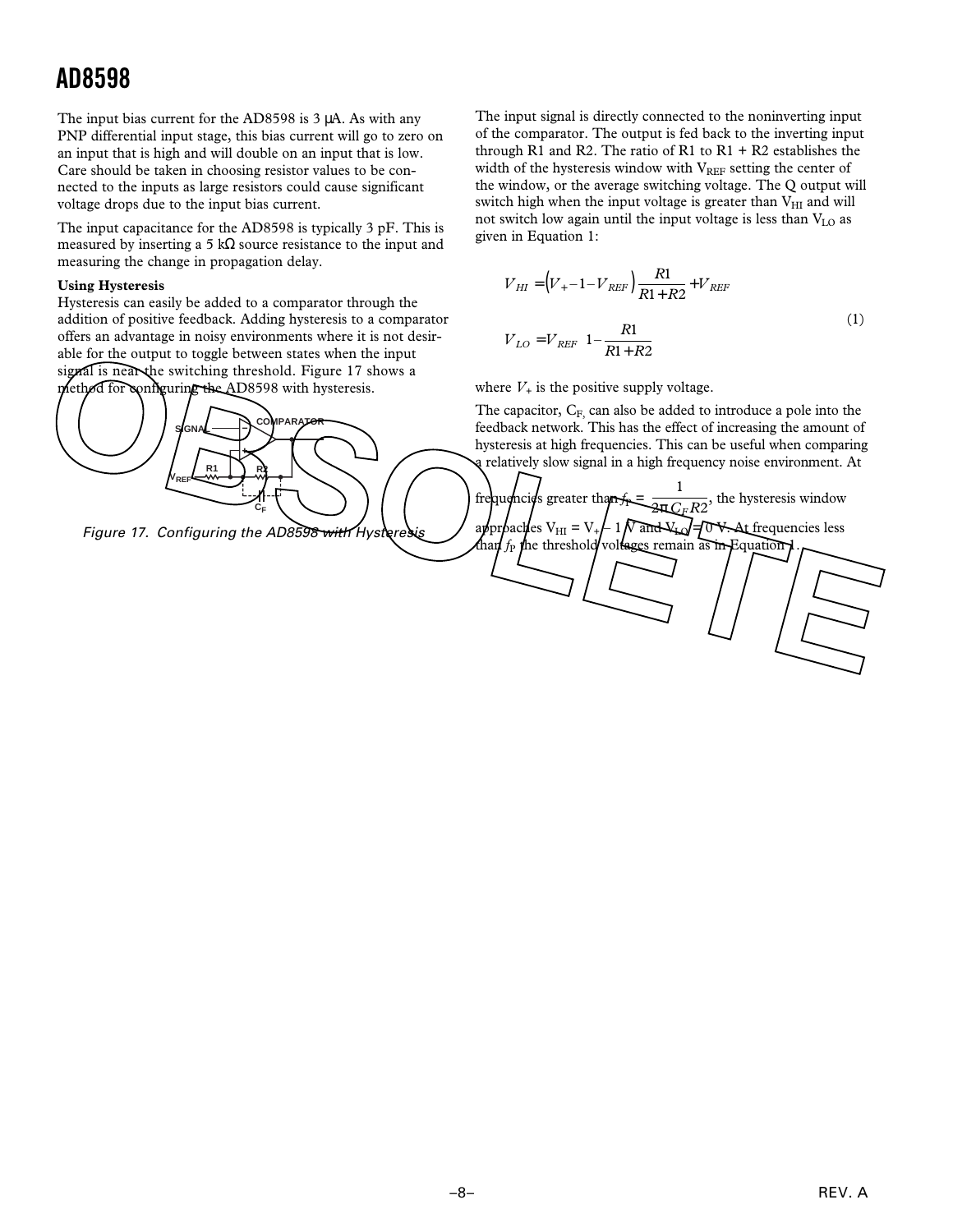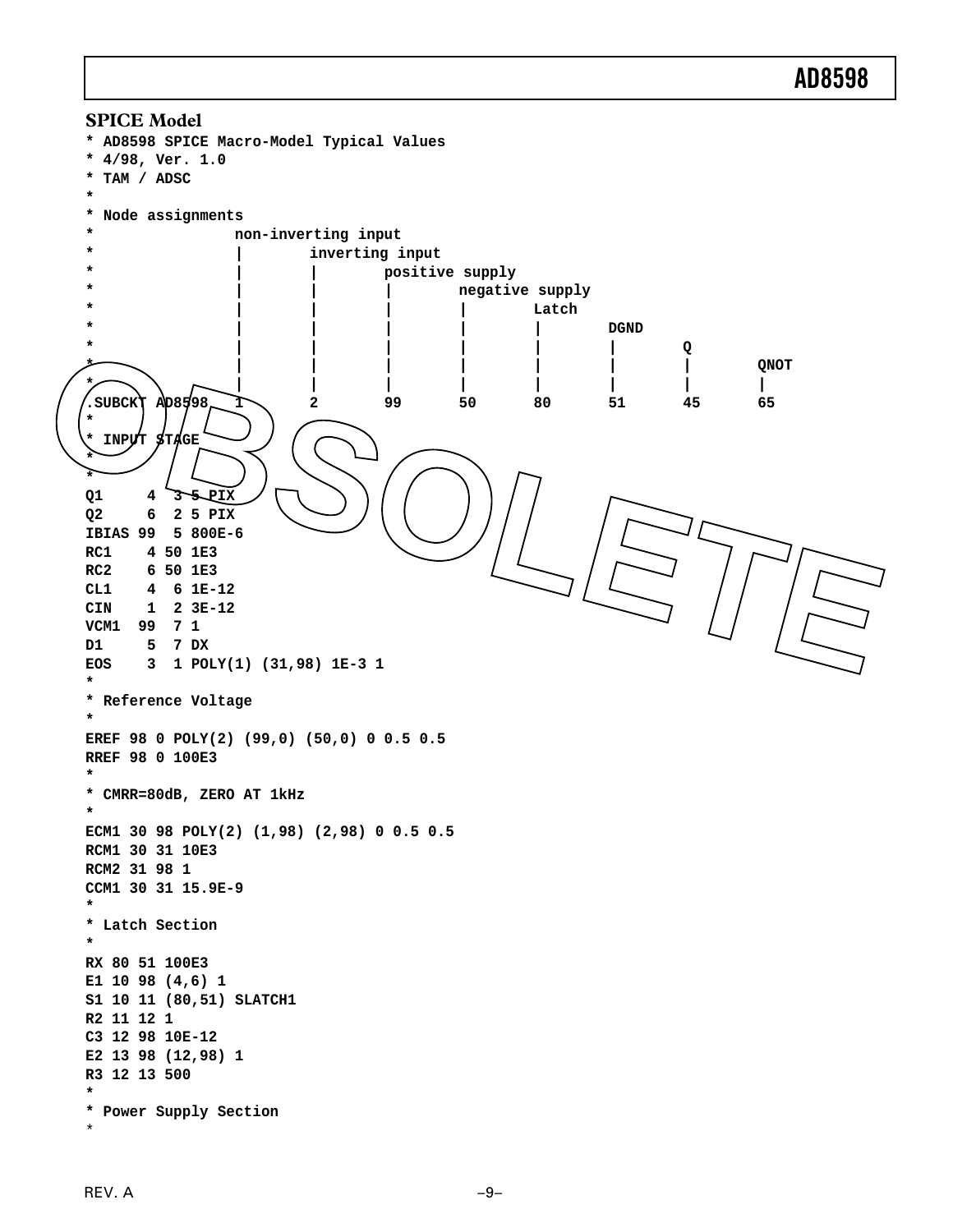```
GSY1 99 52 POLY(1) (99,50) 4E-3 -2.6E-4
 GSY2 52 50 POLY(1) (99,50) 3.7E-3 -.6E-3
RSY 52 51 10
 *
 * Gain Stage Av=250 fp=100MHz
 *
G2 98 20 (12,98) 0.25
R1 20 98 1000
 C1 20 98 10E-13
D2 20 21 DX
D3 22 20 DX
V1 99 21 DC 0.8
 V2 22 50 DC 0.8
 *
 * Q Output
 *
 Q3 99 41 46 NOX
 Q4 47 42 50 NOX
 RB1 43 41 200
 RB2 40 42 5E3
 CB1 99 41 10E-12
 CB2 42 50 5E-12
 RO1 46 45 2E3
RO2 47 45 500
 EO1 98 43 POLY(1) (20,98) 0 1
EO2 40 98 POLY(1) (20,98) 0 1
 *
 * Q NOT Output
 *
 Q5 99 61 66 NOX
 Q6 67 62 50 NOX
RB3 63 61 200
RB4 60 62 5E3
 CB3 99 61 10E-12
 CB4 62 50 5E-12
RO3 66 65 2E3
RO4 67 65 500
 EO3 63 98 POLY(1) (20,98) 0 1
 EO4 98 60 POLY(1) (20,98) 0 1
 *
 * MODELS
 *
 .MODEL PIX PNP(BF=100,IS=1E-16)
 .MODEL NOX NPN(BF=100,VAF=130,IS=1E-14)
 .MODEL DX D(IS=1E-16)
 .MODEL SLATCH1 VSWITCH(ROFF=1E6,RON=500,VOFF=2.1,VON=1.4)
 .ENDS AD8598
OBSOLETE
```